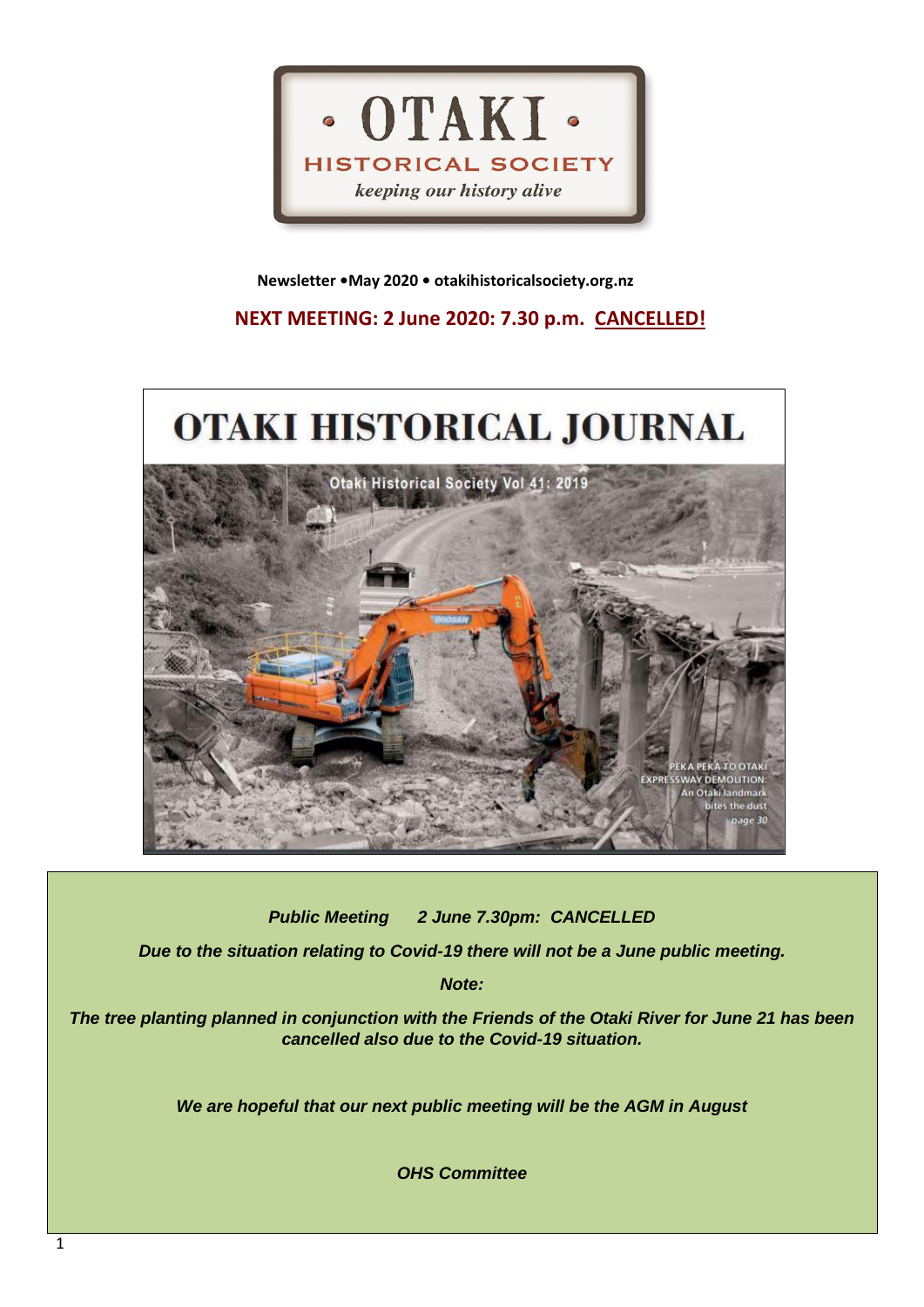## *Reminder……Kiwibank to stop offering a cheque service*

Kiwibank recently announced they will not accept cheques after March 1 2020. As the society banks with Kiwibank we ask you to remember this in any financial dealings with us. For all financial transactions with the Society you can direct credit to our account bank account No. **38 9004 0987739 00**. *Please ensure your name is included in reference field.*

# *Museum*

## *At time of writing the opening date and times for the Otaki museum have not been finalized,*

**Please see the museum website for updated details.** <http://www.otakimuseum.co.nz/>

'Health on the Hill,' Otaki Museum's new exhibition opened to the public on 13 December featuring some of the history of Otaki's two hospitals: The Cottage Hospital and the Sanatorium. These were situated on the higher ground off Mill Rd. The Cottage Hospital became the Maternity Home in 1945 and is now the Otaki Community Health Centre. The Sanatorium closed in 1964. The building was subsequently used by Kimberley Hospital and Training Centre for some residents until 1985. The old buildings were demolished in 1997. The exhibition includes profiles of notable staff, medical and nursing memorabilia and recollections from some users of the services.



## *Radio Interviews*

These broadcasts continue on Coast Access Radio and Beach FM. Undertaken by committee members Annie Bythell and Sarah Maclean, these sessions are varied and always interesting. Make sure you tune in or catch up on the Coast Access session via their website. [www.coastaccessradio.org.nz](http://www.coastaccessradio.org.nz/) . The Beach FM sessions are on the last Thursday of the month.

### *Previous Journals*

The society has past journals available for sale at varying prices (from \$5). Please contact us to confirm the availability and cost of any of these journals you are interested in.

**Note:** Digitised copies of out of print journals and/or articles from any of our journals can be purchased from the society. Contact us for costs and further details.



**Follow the link to our website to see all the covers of previous issues, click on the image to view the contents page and make your choice! <https://www.otakihistoricalsociety.org.nz/journals>**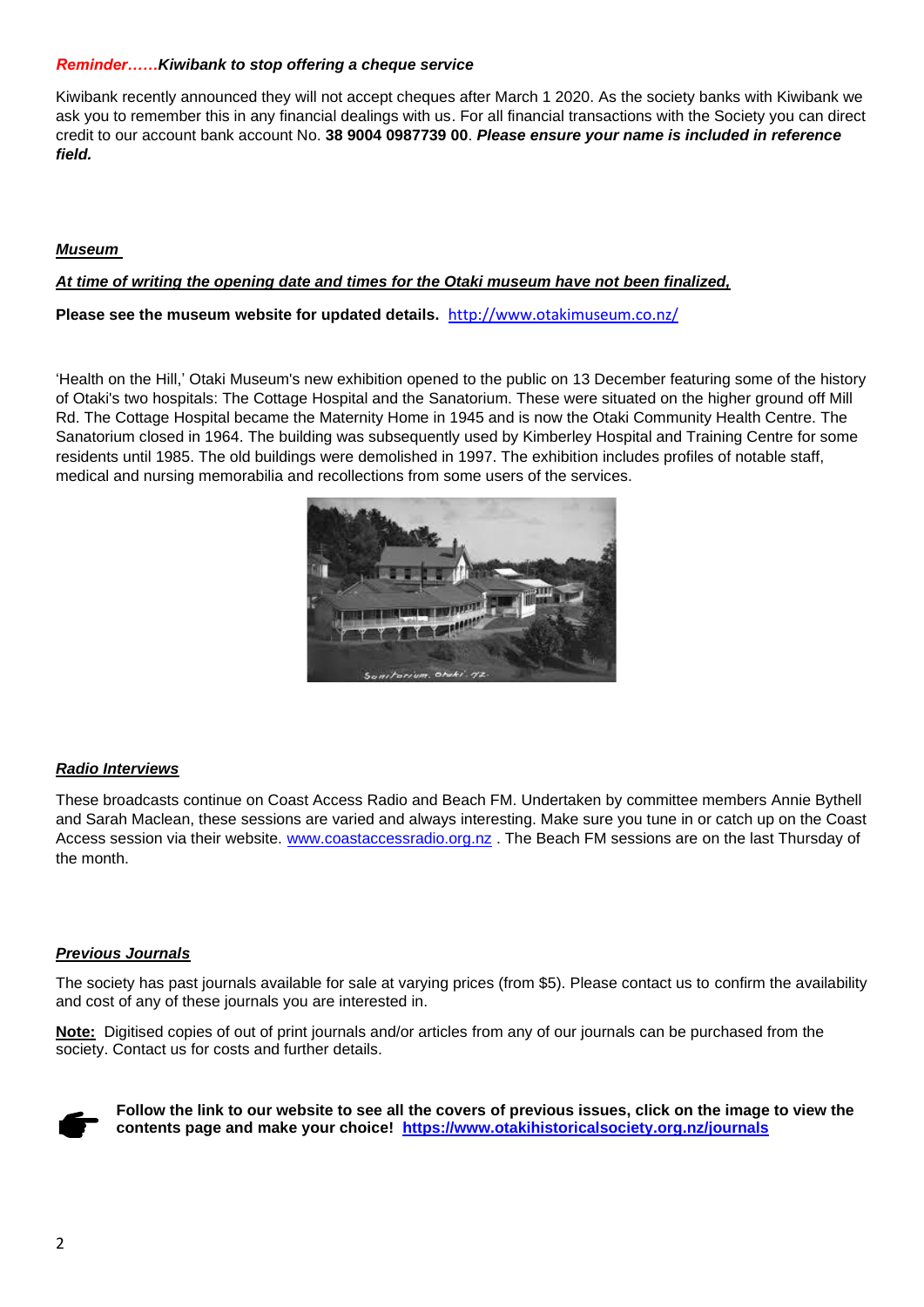## *OHS Website and Index*



Our website has recently been refreshed. Click on the 'News and Events' tab to view a feed from our facebook page. This is a great way to see Facebook posts for those who do not use Facebook.

# **The new index updated with entries from the 2019 journal is now available.**

We have some of our past newsletters available on the website. Click on the 'Newsletters' tab at the top of the home page to view.

The index is available on the website. [www.otakihistoricalsociety.org.nz](http://www.otakihistoricalsociety.org.nz/) The index is a valuable tool for researchers and members seeking information relating to the content of our 40 journals. Use the index to see if your interests (or family) are mentioned. If you find relevant information, refer to your journals or contact the Society to obtain past issues or digitised articles or journals. *Please note the two icons to access the index i.e. 1-40 and 41.*

The website also has many photographs and a very interesting timeline of Otaki's history for your viewing. **Don't forget to click on a photo to see the description.**

Journals and photographs can be purchased through the website and you can also join the society or renew your subscription. Submission forms for journals, subscriptions, queries are available.

### *OHS Facebook Page*

See our page for meeting information, photographs and other updates.

<https://www.facebook.com/otakihistoricalsociety/>

**Please feel free to post memories and photos relating to Otaki's history on our facebook page. The more our history is shared, the longer it will be retained.**

### *Scheduled Events*

### *OHS Public Meetings*

**June 2020: This meeting is now cancelled**.

**June 21 2020: Cancelled!** The society will join Friends of Otaki River in tree planting along the river. All members are encouraged to attend. More details will be provided in the May newsletter and on our facebook and website pages.

### *Reminder*

The Society warmly welcomes:

- Ideas and articles for future journals
- Photographs, manuscripts and documents etc. relating to the history of Otaki and its surrounds
- New members
- Contact us at: [otakihistoricalsociety@yahoo.com](mailto:otakihistoricalsociety@yahoo.com)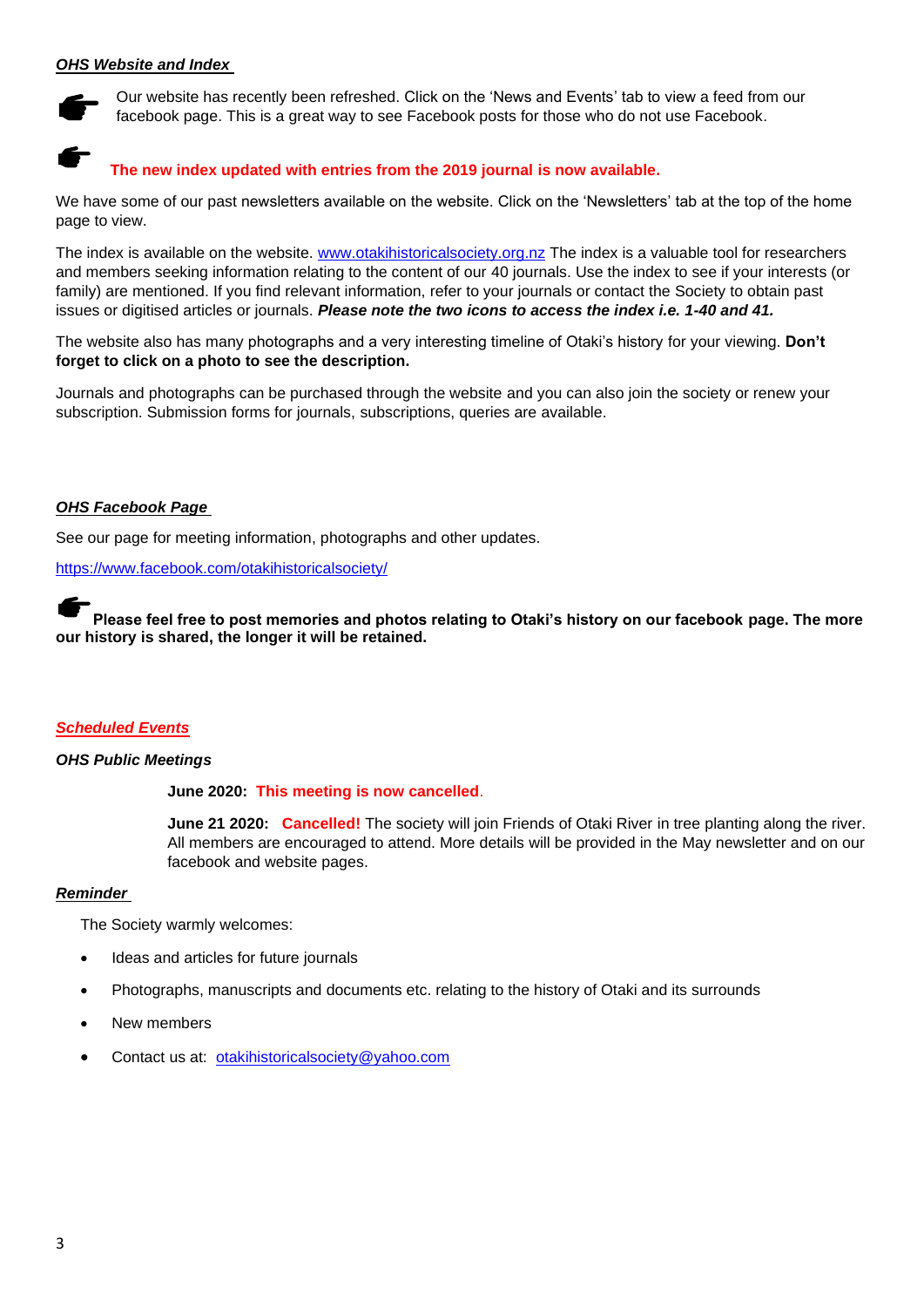|      | <b>Snippets from the Press June-July</b>                                                                                                                                                                                                                                                                                                                                                                                                                                                                                                                                                                                                                                                                                                                                                                                                                                                                                                                                                                                                                                                                                                                                                                                                                                                                                                                                         | <b>Courtesy Papers Past et al</b>                                                                                                                          |
|------|----------------------------------------------------------------------------------------------------------------------------------------------------------------------------------------------------------------------------------------------------------------------------------------------------------------------------------------------------------------------------------------------------------------------------------------------------------------------------------------------------------------------------------------------------------------------------------------------------------------------------------------------------------------------------------------------------------------------------------------------------------------------------------------------------------------------------------------------------------------------------------------------------------------------------------------------------------------------------------------------------------------------------------------------------------------------------------------------------------------------------------------------------------------------------------------------------------------------------------------------------------------------------------------------------------------------------------------------------------------------------------|------------------------------------------------------------------------------------------------------------------------------------------------------------|
| 1850 | During a heavy southeaster on 6 <sup>th</sup> June, three<br>small coastal vessels at anchor off Kapiti were<br>driven ashore, and one, which had recently<br>been built at Otaki was broken up. Two men<br>who were on board were drowned.                                                                                                                                                                                                                                                                                                                                                                                                                                                                                                                                                                                                                                                                                                                                                                                                                                                                                                                                                                                                                                                                                                                                      | THE COLLISION OFF BEACHY HEAD BETWEEN THE "LARGO BAY" AND THE "GLENCOE<br>Early NZ Shipping                                                                |
|      | An Otaki exhibitor at the Dunedin exhibition                                                                                                                                                                                                                                                                                                                                                                                                                                                                                                                                                                                                                                                                                                                                                                                                                                                                                                                                                                                                                                                                                                                                                                                                                                                                                                                                     | Flax thit beside walkawa River Marikau.                                                                                                                    |
| 1865 | received recognition for his excellent flax rope.<br>Interesting article taken from the paper below:<br>AN OTAKI EXHIBITOR.-It is always a pleasant<br>task to call attention to any branch of native in-<br>dustry, and we say a word or two on the present<br>occasion about the rope manufactory of Mr Wil-<br>liam Davis, at Otaki, all the more readily, because<br>his name has inadvertently been omitted from the<br>list which we republished, of those who received<br>honorary certificates at the Dunedin Exhibition.<br>Mr Davis exhibited some rope made from New<br>Zealand flax, which was the only thing of the<br>kind that received a certificate. The following<br>was the certificate given :-- "Class XIX, 247.<br>William Davies, Otaki, Wellington. Honorary<br>certificate for excellent rope made from New Zea-<br>land flax." Mr Davis was also awarded a medal<br>for specimens illustrative of the native flax manu-<br>facture, a circumstance which we congratulate<br>him upon, as any one visiting his pretty little<br>place at Otaki and becoming acquainted with the<br>arrangements he has made to develope the useful-<br>ness of flax in his rope manufactury, will be cou-<br>vinced that he fully deserves it. We wish Mr<br>Davis' flax rope were better known, as it only re-<br>quires that, to be more universally enquired<br>for. | Flax Mill beside Waikawa River Manakau<br>ACK: Kete Horowhenua                                                                                             |
| 1870 | From the Wellington Independent. 16 June.<br>'The following private telegram was handed to<br>us yesterday for publication by the Rev. Father<br>Petit Jean: I<br>Our mill at Waitohu (Otaki) was destroyed by<br>fire on the 13 <sup>th</sup> instant. Have it published in the<br>papers that the white people may know our<br>misfortune, - Yours respectfully, Tonihi                                                                                                                                                                                                                                                                                                                                                                                                                                                                                                                                                                                                                                                                                                                                                                                                                                                                                                                                                                                                        | OTAKI'S OLD TIME FLOUR MILL<br>(Photo, A. P. Godber.)<br>This mill was erected on the Waitohu Stream about 1848, and worked until 1861.<br>Waitohu Mill    |
| 1875 | From the Wanganui Herald. 10 July.<br>"We regret to learn that the residents of Otaki<br>are at present suffering a great deal of illness.<br>Measles are of course to be noticed but in a<br>mild form. There are however other forms of<br>sickness that are more trying. Several cases of<br>gastric fever for instance have recently<br>occurred. The native population too is not<br>exempt, and several deaths have occurred<br>amongst them whilst others are very ill. The<br>site of the township is almost a dead level, and<br>it is therefore not the healthiest place in<br>wintertime. It is to be hoped however that in<br>time Otaki will progress like the rest of the<br>colony and then there will a prospect of this<br>state of things being altered"                                                                                                                                                                                                                                                                                                                                                                                                                                                                                                                                                                                                       | The climate must have improved as within 50 years we<br>had the Sanitorium, followed some years later by the<br><b>Health Camp.!!</b><br>Sonitorium, Otaki |